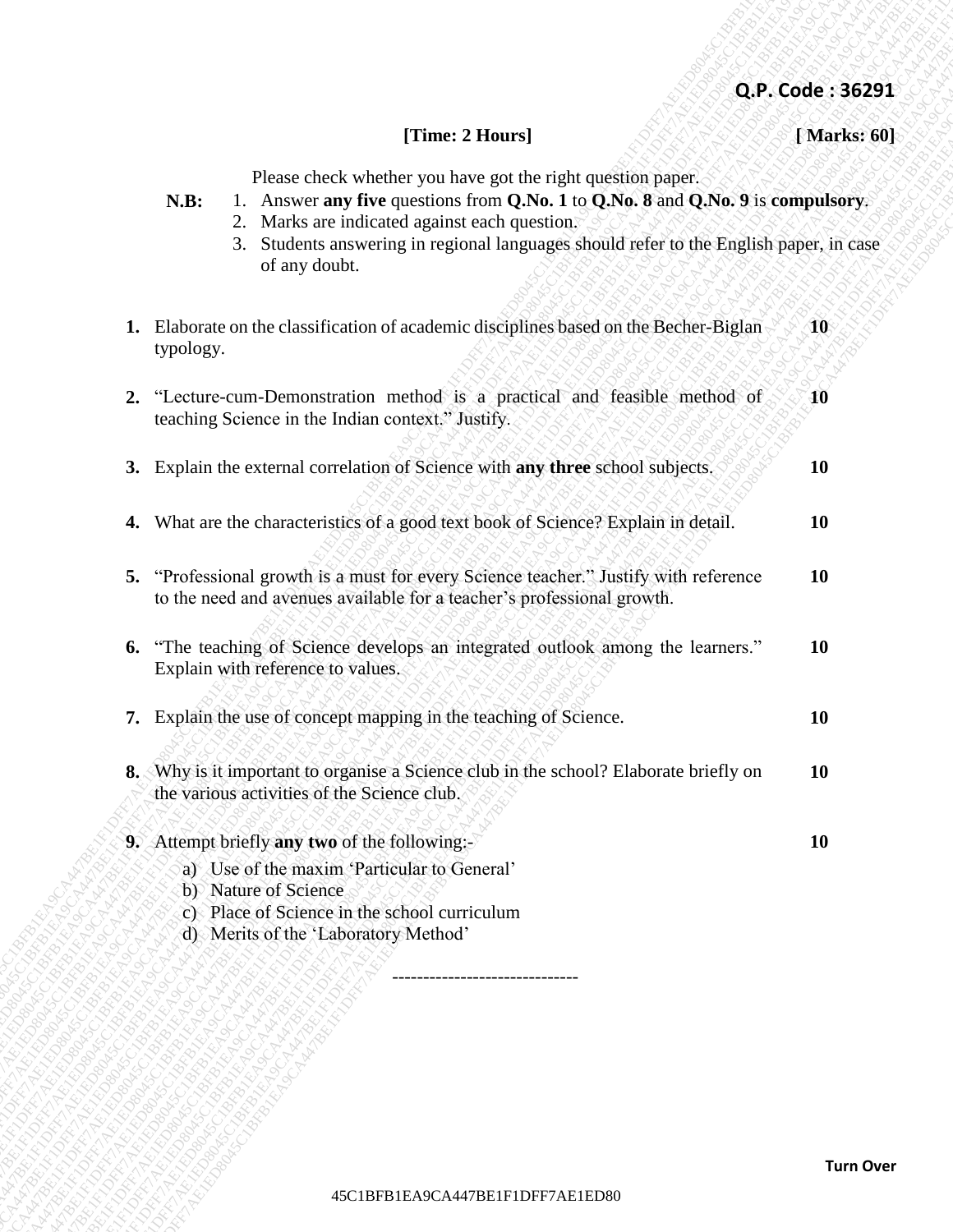Q.P. Code: 36291

 $\overline{2}$ 

## (मराठी अनुवाद)

## (२ तास)

(एकुण गुणः ६०)

|       | १.  बेकर बिग्लॅनच्या प्रकार व्यवस्थेवर आधारित शैक्षणिक विद्याशाखांच्या वर्गीकरणावर सविस्तर लिहा.                                                                                                                             | 80 |
|-------|------------------------------------------------------------------------------------------------------------------------------------------------------------------------------------------------------------------------------|----|
| २.    | ''व्याख्यान दिग्दर्शन पद्धती ही भारतीय संदर्भात विज्ञान अध्यापनाची एक व्यावहारिक आणि व्यवहार्य १०<br>अशी अध्यापन पध्दती होय." समर्थन करा.                                                                                    |    |
| 3.    | कोणत्याही तीन शालेय विषयांशी विज्ञानाचा बाह्य सहसंबंध स्पष्ट करा.                                                                                                                                                            | १० |
| $X^*$ | ्एका चांगल्या विज्ञान पाठ्यपुस्तकाची गुणवैशिष्ट्ये कोणती? सविस्तर स्पष्ट करा.                                                                                                                                                | १० |
| ५.    | ''प्रत्येक विज्ञान शिक्षकासाठी व्यावसायिक वृध्दी गरजेची आहे.'' शिक्षकाच्या व्यावसायिक वृध्दीची<br>आवश्यकता आणि उपलब्ध मार्गासंदर्भात समर्थन करा.                                                                             | १० |
| ξ.    | ''विज्ञान अध्यापन अध्ययनार्थीमध्ये एकात्मिक दृष्टिकोनाचा विकास करते.'' विज्ञान अध्ययनाशी संबंधित <b>१०</b><br>मूल्यांसंदर्भात स्पष्ट करा.                                                                                    |    |
| U.    | विज्ञान अध्यापनात संकल्पना आराखड्यांचा उपयोग स्पष्ट करा.                                                                                                                                                                     | १० |
|       | ८. शाळेत विज्ञान मंडळाचे आयोजन करणे का महत्त्वपूर्ण आहे? विज्ञान मंडळाच्या विविध उपक्रमांवर<br>सविस्तर लिहा.                                                                                                                 | १० |
| ઙ્∕   | ्खालीलपैकी <b>कोणत्याही दोहोंवर</b> थोडक्यात लिहा.<br>्'विशिष्टाकडून सामान्याकडे' या अध्यापनसूत्राचा उपयोग<br>अ)<br>विज्ञानाचे स्वरुप<br>ब)<br>शालेय अभ्यासक्रमातील विज्ञानाचे स्थान<br>क)<br>प्रयोगशाळा पद्धतीचे गुण<br>ड). | 90 |